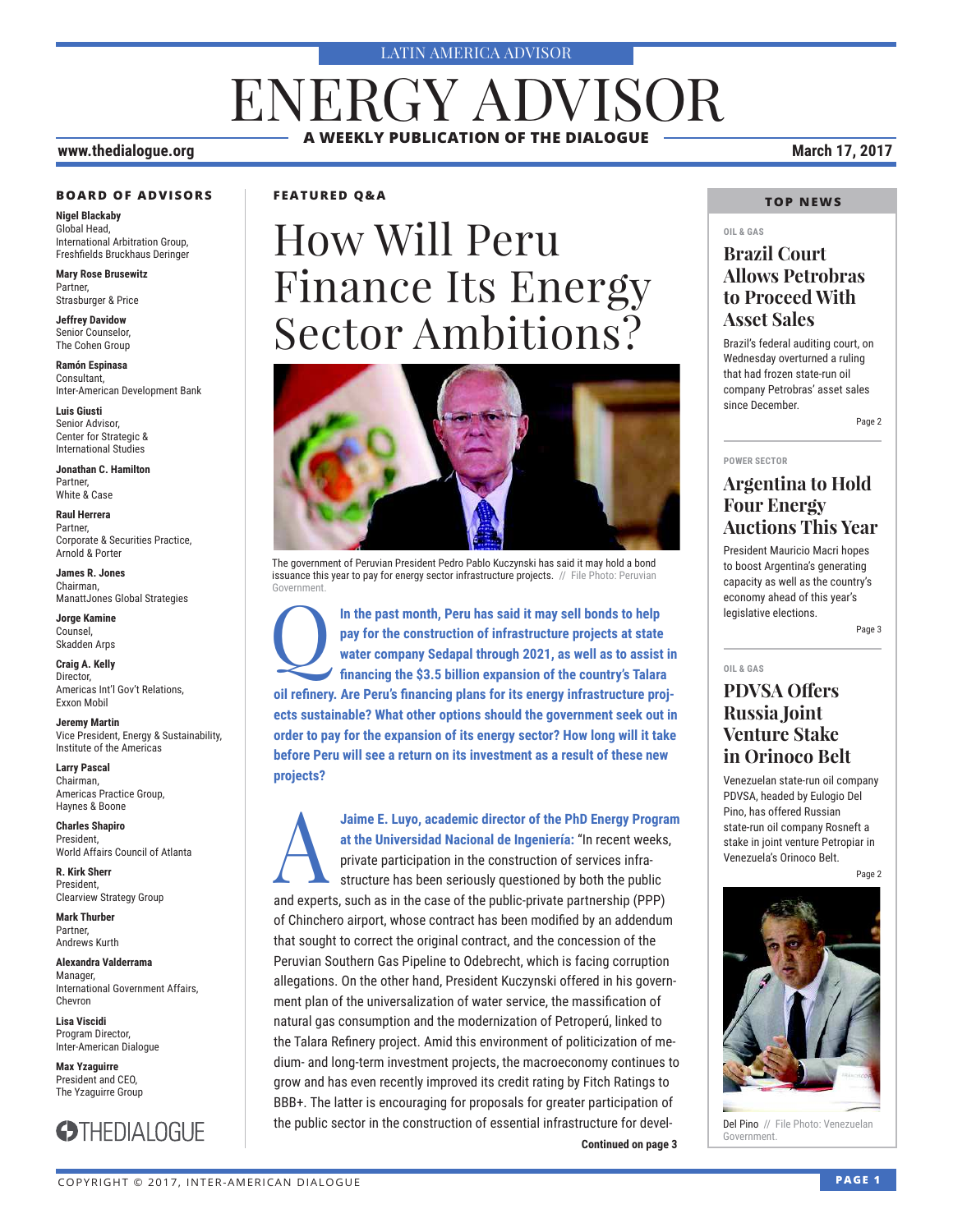end of 2018, The Wall Street Journal reported. The TCU said in a statement that Petrobras had presented the court with a document that showed that the "risks" that had originally been identified in the company's divestment program had since been corrected.

#### **POWER SECTOR NEWS**

## Argentina Planning to Hold Four Energy Auctions This Year

Argentina is planning to hold at least four energy auctions this year that the government expects will attract as much as \$7 billion in investment, Bloomberg News reported Friday. The auctions come as President Mauricio



**Macri** // File Photo: Argentine Government.

Macri hopes to boost the Argentina's generating capacity as well as the country's economy ahead of this year's legislative elections. The Argentine government will hold two auctions for new thermal energy capacity, one for renewable energy and one for power transmission lines, Energy Minister Juan José Aranguren said, adding that the government is considering adding another auction for thermal projects to this year's lineup. The auctions this year will be held in a similar fashion as last year's energy auctions, which are expected to eventually result in \$6.5 billion in investment in Argentina's energy sector. "We want to maintain the virtuous cycle of public, open auctions, then national and international capital can collaborate to improve Argentina's electric system reliability and to reduce costs of generation," said Aranguren. "We have also to ensure the

expansion of the transmission system in parallel to the new generation capacity." As much as 6.5 gigawatts of new capacity is expected to be added to Argentina's grid over the next three years, including 3.6 gigawatts of capacity from fossil fuels and 2.8 gigawatts from renewable sources other than large hydropower.

## Colombian Gov't to Liquidate Electricaribe

Colombian authorities on Tuesday said they are liquidating electricity company Electrificadora del Caribe, known as Electricaribe, despite objections from the provider's parent company, Spain's Gas Natural SDG, in an escalation of tensions between the Colombian government and one of Europe's biggest utility providers, The Wall Street Journal reported. Colombia took over Electricaribe four months ago because, according to Colombian Superintendent of Services José Miguel Mendoza, the

#### **FEATURED Q&A / Continued from page 1**

opment through the sale of bonds and other financing options that are less onerous for the country. Apart from the real-time project, the vast majority of important projects in the energy sector are private concessions; the PPP option should be viewed as correcting the excess of addenda in the contracts, and also in the syndicated credit. In Sedapal's water service expansion, a lower investment will have a great social and economic return both in the short term, to 2021, and as construction is developed. The return on investment in real time will be seen in about a decade."

A **César Gutiérrez Peña, director at Utilities Peru and former president of Petroperú:** "Since taking office six months ago, the Pedro Pablo Kuczynski administration's approval ratings have sunk significantly to between 29 percent and 35 percent; the administration has turned into a precarious company's distribution network, which provides electricity to Colombia's Caribbean coast, was responsible for frequent blackouts, and in his view is unfit to provide adequate services to its 2.5 million customers in the region. He said Electricaribe could not afford the necessary upgrades that would be required in order to provide adequate service. "The company is not in a condition to provide energy with the quality and continuity needed," Mendoza said. "We will have an absolutely public selection process in which we will choose the best option for the coast." The company will continue to provide electricity to Colombia's Caribbean coast while the superintendent's office begins auctioning off the company's assets in order to pay off liabilities amounting to approximately \$830 million. Gas Natural, which owns an 85 percent stake in Electricaribe, said in a statement that the liquidation of the company is "contrary to the conversation" the company had had with Colombia over the past few months. Gas Natural said it would seek recourse through the arm of the World Bank that rules on state-investor disputes.

one. Under these conditions, it's impractical to try to promote private investment in public companies like Sedapal in Lima, which deals with drinking water and sewer systems, or

**It's impractical to try to promote private investment in public companies like Sedapal in Lima ... or state oil company Petroperú." — César Gutiérrez Peña**

state oil company Petroperú. These kinds of policy decisions need popular and political backing, which the administration does not have. Right now, Sedapal requires no less than \$600 million in order to finance its

**Continued on page 6**